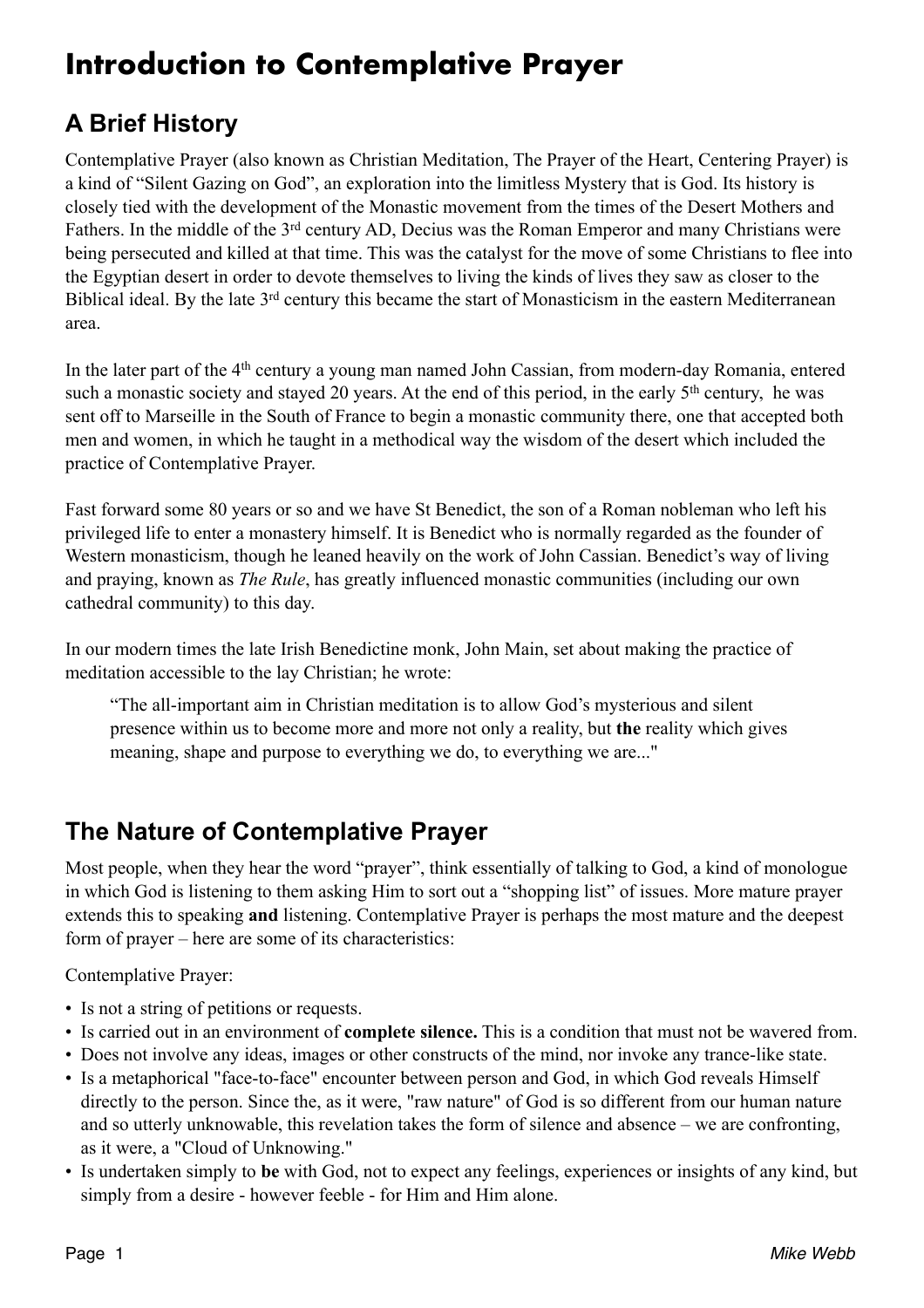## **Introduction to Contemplative Prayer**

• Is not an endeavour in which we ourselves discover God through our efforts; it is God who, for love of us, reveals Himself to us. Therefore, Contemplative Prayer does not make us "special" Christians - our Lord loves us no more and no less than others who do not practice this discipline.

## **Aspects of the Contemplative Session**

#### *Preparation*

- Are we right with God?
- Examining our attitude and outlook the need for humility.
- Is anything weighing heavily on our minds?
- Getting physically comfortable in an environment with the minimum of interruption.

#### *Opening Prayer*

*O living God, may your Spirit enfold us as you clasp us to yourself, that in this holy endeavour we in Christ may grow in ever deeper communion with yourself and our lives blaze forth your glory. Amen.* 

#### *Execution*

The aim of each session is to get to that point at which we are simply **being** before God in silence. This being-in-the-moment is a condition in which we are not dwelling on any thoughts and are unaware of the passage of time; indeed, we are unaware of ourselves at all. Unfortunately, basic human nature intrudes and we are frequently bombarded with stray thoughts. So how can we deal with this?

The monk John Main suggests:

"Sit down. Sit still and upright. Close your eyes lightly. Sit relaxed but alert. Silently, interiorly begin to "say" a single word. We recommend the prayer-phrase **maranatha** (which is Aramaic for "come Lord, come Lord Jesus.") Recite it as four syllables of equal length:

#### m**A** r**A** n**A** th**A**

Listen to it as you say it, gently but continuously. Do not think or imagine anything – spiritual or otherwise. If thoughts or images come, these are distractions at the time of meditation, so keep returning to simply saying the word."

Now, it is important that your entire attention is brought to bear in mentally repeating each successive syllable. This must not be rushed. Occasionally we will find ourselves free from stray thoughts and then we simply hold our attention before God. When thoughts come upon us again, as they eventually will, we go back to *silently* and *slowly* repeating the phrase with our whole concentration. I must stress that we are not using our minds explicitly to meditate on the phrase itself; we are using it to discipline our minds that we may, after some practice, enter a period of *being* in which the attention of the whole person is on the mystery and reality of God. By an act of will, we are "dying to self" in order that we may "live".

The word recommended by John Main need not be the only one used. We can choose any word or phrase that has particular resonance with ourselves, usually from the Bible, but it should be one with relatively few syllables; Main's example has just 4. I myself tend to alternate between Main's word and a phrase borrowed from Julian of Norwich: "Lord Jesu, thou art enough to me" which, after a few repetitions, I shorten to "Jesu, thou art enough" - which has 6 syllables. Again, the phrase is repeated not out loud but within ourselves, *slowly* and with complete concentration.